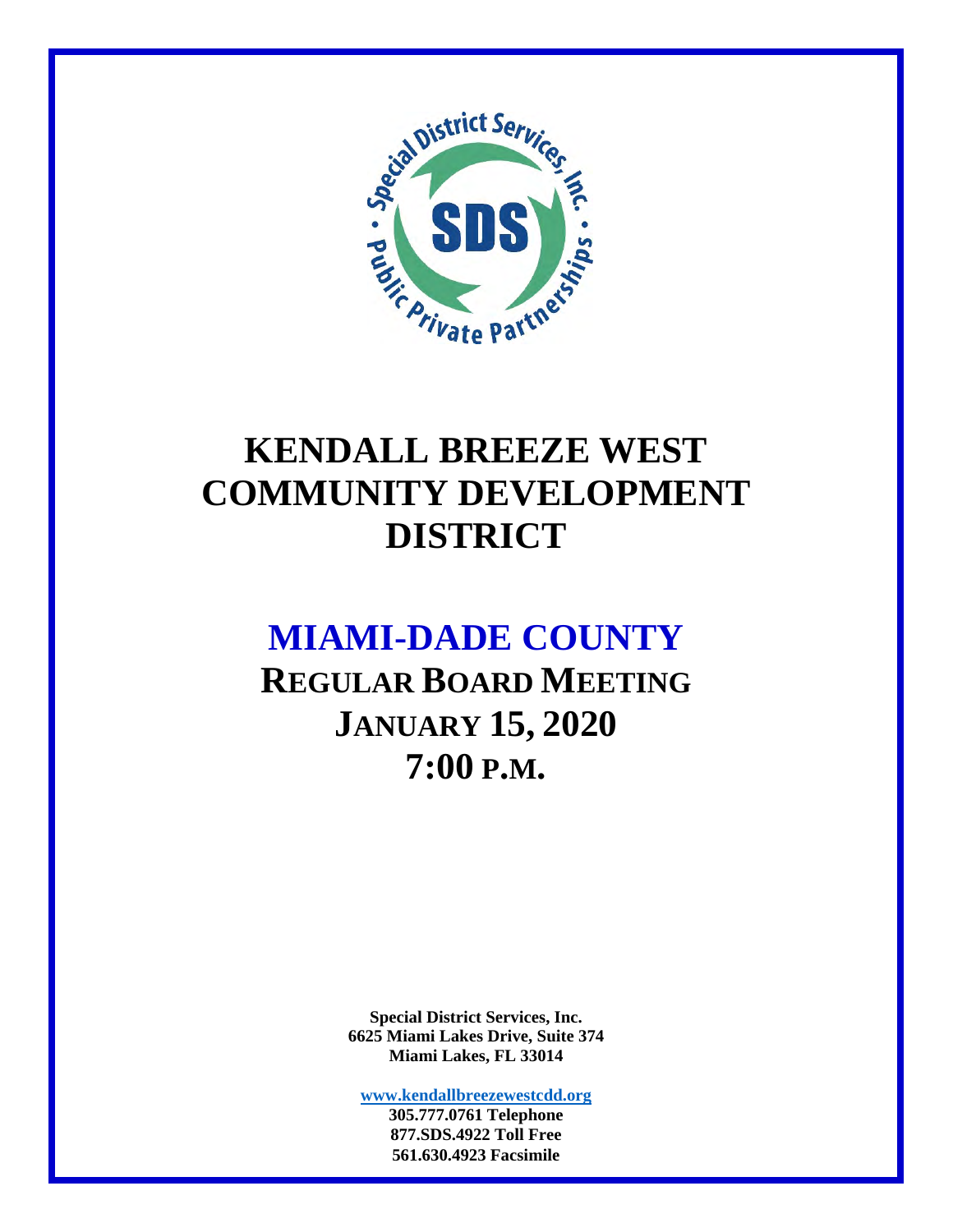#### **AGENDA KENDALL BREEZE WEST COMMUNITY DEVELOPMENT DISTRICT**

Community Clubhouse – Meeting Room 11780 SW 138th Avenue, Miami, Florida 33186 **REGULAR BOARD MEETING**  January 15, 2020

7:00 p.m.

| А.             | Call to Order                                                                          |
|----------------|----------------------------------------------------------------------------------------|
| <b>B.</b>      | Page 1                                                                                 |
| $\mathbf{C}$ . | <b>Establish Quorum</b>                                                                |
| D.             | <b>Election of Officers</b>                                                            |
|                | Chairperson<br>Vice Chairperson<br>Secretary/Treasurer<br><b>Assistant Secretaries</b> |
| Е.             | Additions or Deletions to Agenda                                                       |
| F.             | Comments from the Public for Items Not on the Agenda                                   |
| G.             | <b>Approval of Minutes</b>                                                             |
|                |                                                                                        |
| H.             | Old Business                                                                           |
|                | 1. Update Regarding Southern Asphalt Project                                           |
|                | 2. Staff Report as Required                                                            |
| $\mathbf{I}$ . | <b>New Business</b>                                                                    |
|                | 1. Staff Report as Required                                                            |
| J.             | Administrative & Operational Matters                                                   |
|                | 1. Staff Report as Requires                                                            |
| Κ.             | Board Member & Staff Closing Comments                                                  |
| L.             | Adjourn                                                                                |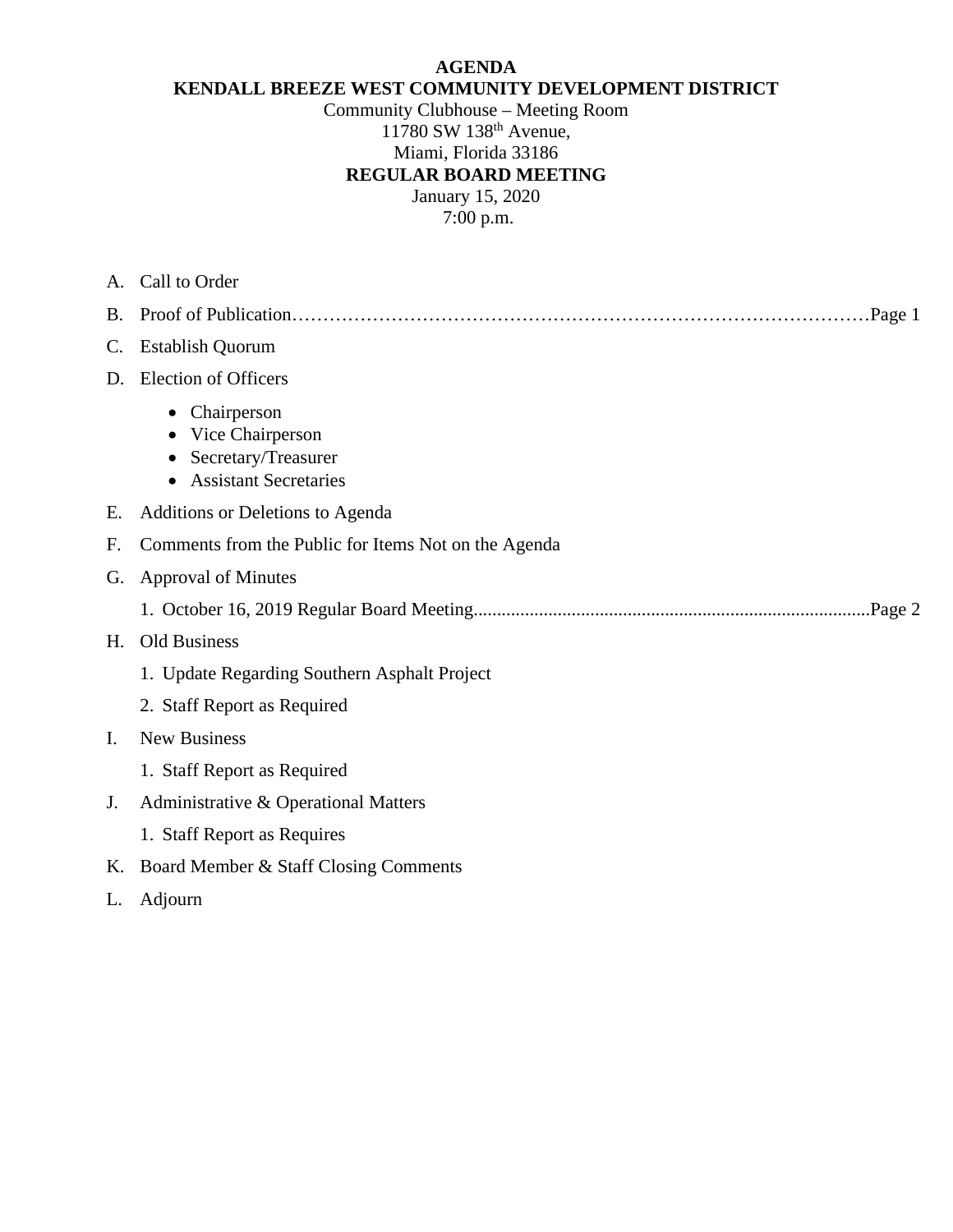#### **MIAMI DAILY BUSINESS REVIEW**

Published Daily except Saturday, Sunday and Legal Holidays Miami, Miami-Dade County, Florida

#### STATE OF FLORIDA **COUNTY OF MIAMI-DADE:**

Before the undersigned authority personally appeared GUILLERMO GARCIA, who on oath says that he or she is the DIRECTOR OF OPERATIONS, Legal Notices of the Miami Daily Business Review f/k/a Miami Review, a daily (except Sunday and Legal Holidays) newspaper, Saturday. published at Miami in Miami-Dade County, Florida; that the attached copy of advertisement, being a Legal Advertisement of Notice in the matter of

KENDALL BREEZE WEST COMMUNITY DEVELOPMENT DISTRICT - FISCAL YEAR 2019/2020 REGULAR MEETING **SCHEDULE** 

in the XXXX Court, was published in said newspaper in the issues of

#### 10/04/2019

Affiant further says that the said Miami Daily Business Review is a newspaper published at Miami, in said Miami-Dade County, Florida and that the said newspaper has heretofore been continuously published in said Miami-Dade County, Florida each day (except Saturday, Sunday and Legal Holidays) and has been entered as second class mail matter at the post office in Miami in said Miami-Dade County, Florida, for a period of one year next preceding the first publication of the attached copy of advertisement; and affiant further says that he or she has neither paid nor promised any person, firm or corporation any discount, rebate, commission or refund for the purpose of securina this advertisement for publication in the said newspaper.

subscribed before me this Sworn to **SCTOBER, A.D. 2019.** day

 $(SEAL)$ 

GUILLERMO GARCIA personally known to me

**BARBARA THOMAS** Commission # GG 121171 Expires November 2, 2021 Banded Thru Troy Fain Insurance 800-385-7019

#### **KENDALL BREEZE WEST COMMUNITY** DEVELOPMENT DISTRICT FISCAL YEAR 2019/2020 REGULAR MEETING SCHEDULE

NOTICE IS HEREBY GIVEN that the Board of Supervisors (the "Board") of the Kendall Breeze West Community Development District (the "District") will hold Begular Meetings in the Kendall Breeze West Community<br>Calchouse Meeting Room located at 11780 SW 138th Avenue, Miami, Florida 33186 at 7:00 p.m. on the following defer.

> October 16, 2019 November 20, 2019 January 15, 2020. February 19, 2020 Merch 16, 2020 April 15, 2020 May 20, 2020 June 17, 2020 September 16, 2020

The purpose of the meetings is for the Board to consider any District business which may lawfully and properly come before the Board. Meetings are open to the public and will be conducted in accordance with the provisions of Florida law for Community Development Districts. Copies of the Agencia for any of the meetings may be obtained from the District's website or by contacting the District Manager at 305-777-0761 and/or toll free at 1-877-737-4922, onor to the date of the particular meeting.

From time to time one or two Board members may participate by belephone, therefore, a speaker telephone will be present at the meeting location acthat Point nambers may be fully informed of the discussions laking place. Said meeting(s) may be continued as found necessary to a time and place. specified on the record.

If any person declips to appeal any decision made with respect to any matter considered at those meetings, such person will need a record of the proceedings and such person may head to insure that a verbatim report of the proceedings is made at his or her own expense and which record includes the testimony and evidence on which the appeal is based.

in accordance with the provisions of the Americans with Disabilities Act, any person requiring special accommodations or an interpreter to participate at any of these meetings should contact the District Manager at 306-777-0761. and/or toll free at 1-877-737-4922 at least seven [7] days prior to the date of the particular monitor.

Meetings may be cancelled from time to time with no advertised notice.

KENDALL BREEZE WEST COMMUNITY DEVELOPMENT DISTRICT

www.kendalltroozowestodd.org - 19-36-0000429309M That is a series of the company of the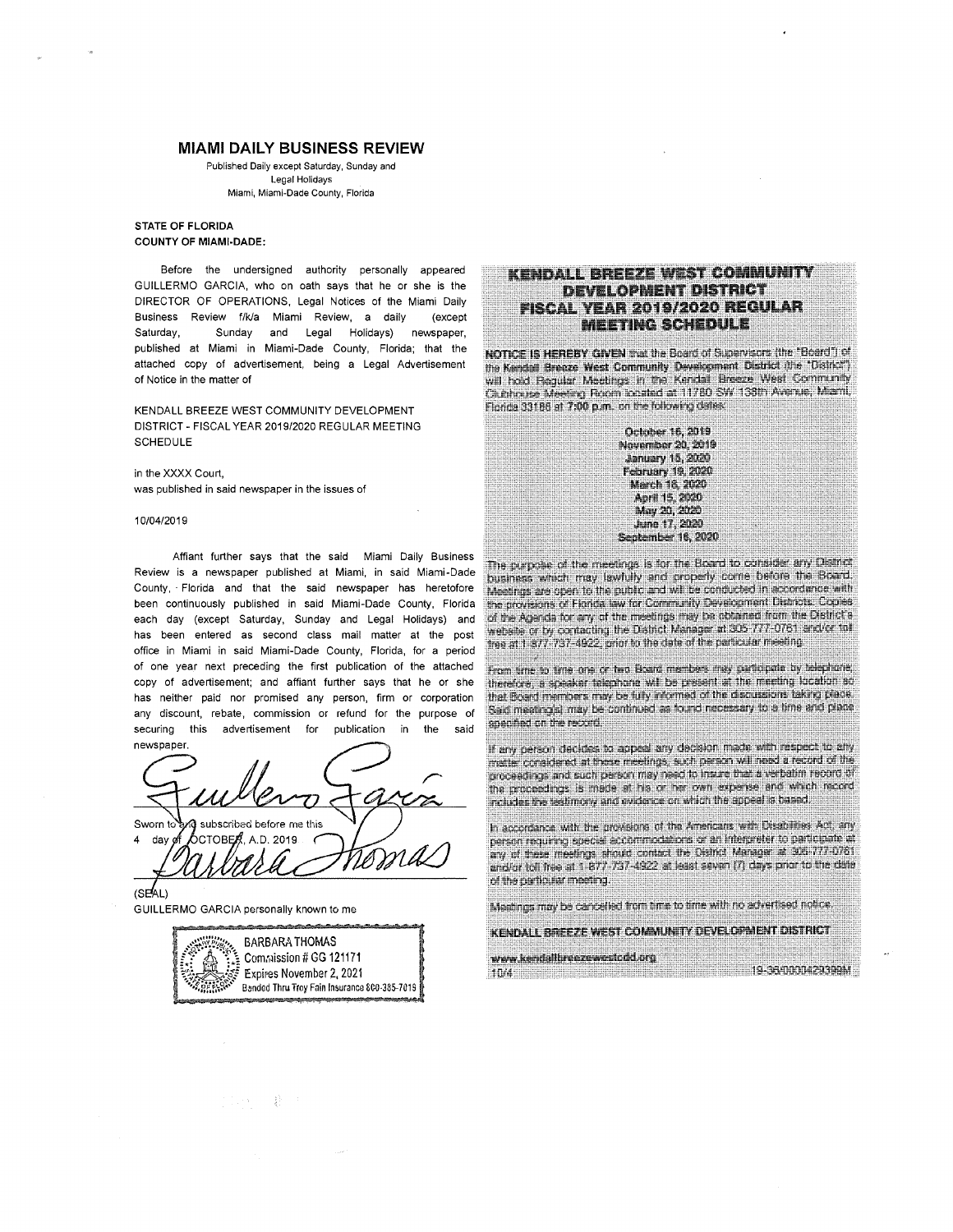#### **KENDALL BREEZE WEST COMMUNITY DEVELOPMENT DISTRICT REGULAR BOARD MEETING OCTOBER 16, 2019**

### **A. CALL TO ORDER**

District Manager Nancy Nguyen called the October 16, 2019, Regular Board Meeting of the Kendall Breeze West Community Development District to order at approximately 7:00 p.m. in the Meeting Room at the Kendall Breeze West Community Clubhouse located at 11780 SW 138<sup>th</sup> Avenue, Miami, Florida 33186.

### **B. PROOF OF PUBLICATION**

Ms. Nguyen presented proof of publication that notice of the October 16, 2019, Regular Board Meeting had been published in the *Miami Daily Business Review* on October 4, 2019, as part of the District's Fiscal Year 2019/2020 Regular Meeting Schedule, as legally required.

### **C. ESTABLISH A QUORUM**

It was determined that the attendance of Chairperson Wilmer Gonzalez, Vice Chairperson Eduardo Sanchez and Supervisors Ahsaki Guilbeaux, Marianna Antunez and Jessica Figueroa (who arrived at approximately 7:02 p.m.) constituted a quorum and it was in order to proceed with the meeting.

Attending Staff members were as follows: District Manager Nancy Nguyen of Special District Services, Inc.; and General Counsel Ginger Wald of Billing, Cochran, Lyles, Mauro & Ramsey, P.A.

Also present were: Gabriel Antunez, Miami, Florida, Maricel Perez, Miami, Florida; and Dena Sherman, Miami, Florida.

### **D. ADDITIONS OR DELETIONS TO THE AGENDA**

Mr. Sanchez requested to have the following item added to the agenda:

• Old Business – Discussion Regarding Speed Hump Signage

The Board acknowledged Mr. Sanchez's request.

#### **E. COMMENTS FROM THE PUBLIC FOR ITEMS NOT ON THE AGENDA**

There were no comments from the public for items not on the agenda.

#### **F. APPROVAL OF MINUTES 1. June 19, 2019, Regular Board Meeting & Public Hearing**

The minutes of the June 19, 2019, Regular Board Meeting and Public Hearing were presented and the Board was asked if there were any changes. There being no comments or changes to the minutes, a **motion** was made by Mr. Gonzalez, seconded by Ms. Guilbeaux and unanimously passed to approve the minutes of the June 19, 2019, Regular Board Meeting and Public Hearing, *as presented*.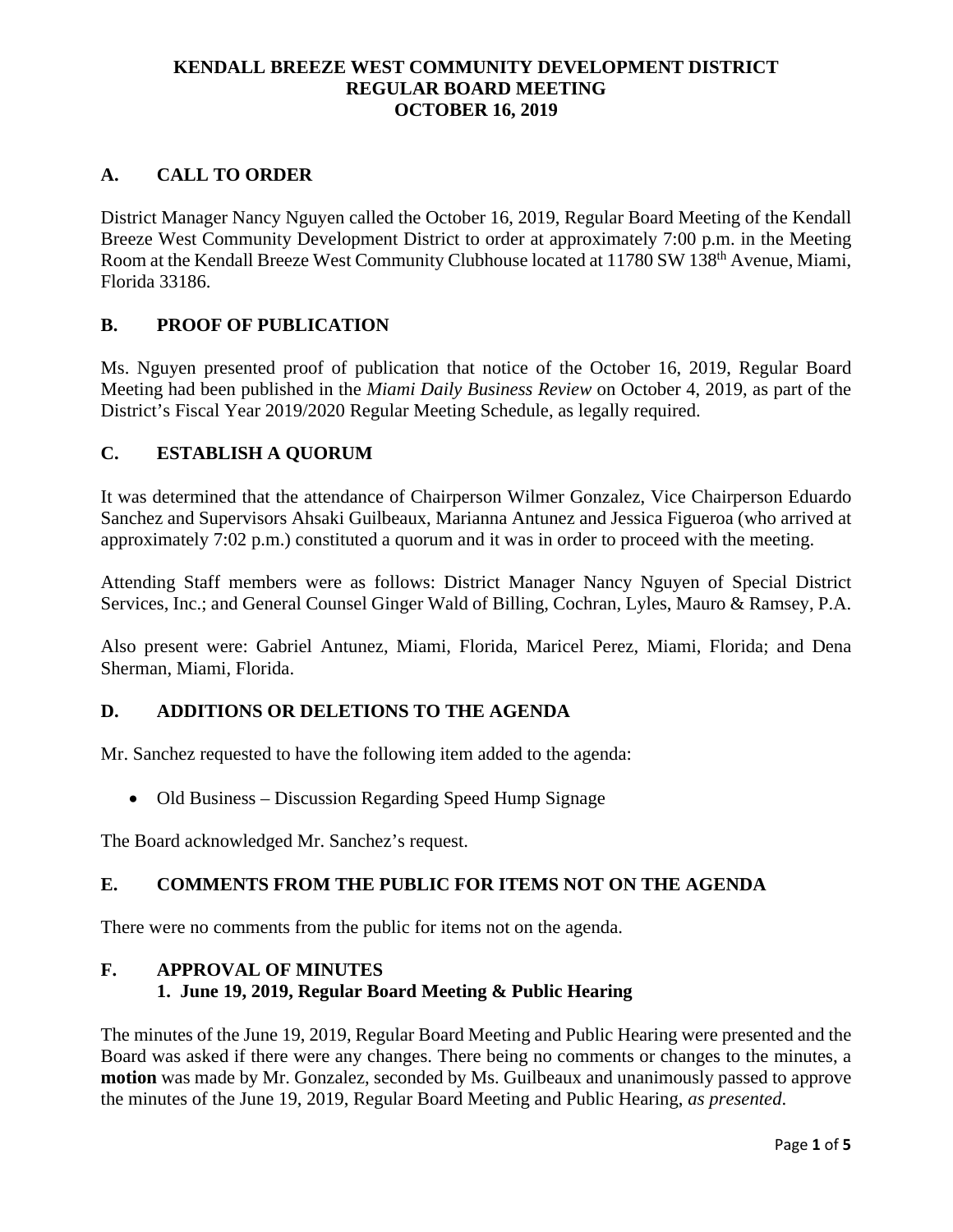#### **G. OLD BUSINESS 1. Staff Report, as Required**

There was no Staff Report at this time.

#### **2. ADD-ON ITEM – Discussion Regarding Speed Hump Signage**

Ms. Nguyen asked Mr. Sanchez if he would like to elaborate on his concerns regarding the speed hump and speed bump signs within the District. Mr. Sanchez advised that his request for this add-on item was to remind the Board that "speed bump" signs would be replaced with "speed hump" signs on an "as needed" basis. Updates on this topic will be provided at future meetings, when necessary.

#### **H. NEW BUSINESS**

#### **1. Consider Resolution No. 2019-04 – Adopting Fiscal Year 2018/2019 Amended Budget**

Ms. Nguyen presented Resolution No. 2019-04, entitled:

#### **RESOLUTION NO. 2019-04**

## **A RESOLUTION OF THE BOARD OF SUPERVISORS OF THE KENDALL BREEZE WEST COMMUNITY DEVELOPMENT DISTRICT AUTHORIZING AND ADOPTING AN AMENDED FINAL FISCAL YEAR 2018/2019 BUDGET ("AMENDED BUDGET"), PURSUANT TO CHAPTER 189, FLORIDA STATUTES; AND PROVIDING AN EFFECTIVE DATE.**

Ms. Nguyen read the title of the resolution into the record and provided an explanation for the document. Ms. Nguyen stated that as of September 30, 2019, the Operating Fund as of had a positive balance. A discussion ensued after which;

A **motion** was made by Ms. Figueroa, seconded by Ms. Antunez and unanimously passed to approve and adopt Resolution No. 2019-04, *as presented*, thereby approving the Amended Final 2018/2019 Fiscal Year Budget.

#### **2. Discussion Regarding Pressure Cleaning of Sidewalks**

Ms. Nguyen informed the Board that the pressure cleaning of the small section of sidewalks requiring attention was completed. The Board requested that another inspection of sidewalks be done prior to the holiday season and if needed, have the sidewalks pressure cleaned. The Board consensus was to have the sidewalks pressure cleaned on an annual basis.

#### **3. Staff Report as Required**

There was no Staff Report at this time.

### **I. ADMINISTRATIVE & OPERATIONAL MATTERS 1. Audit Committee Meeting**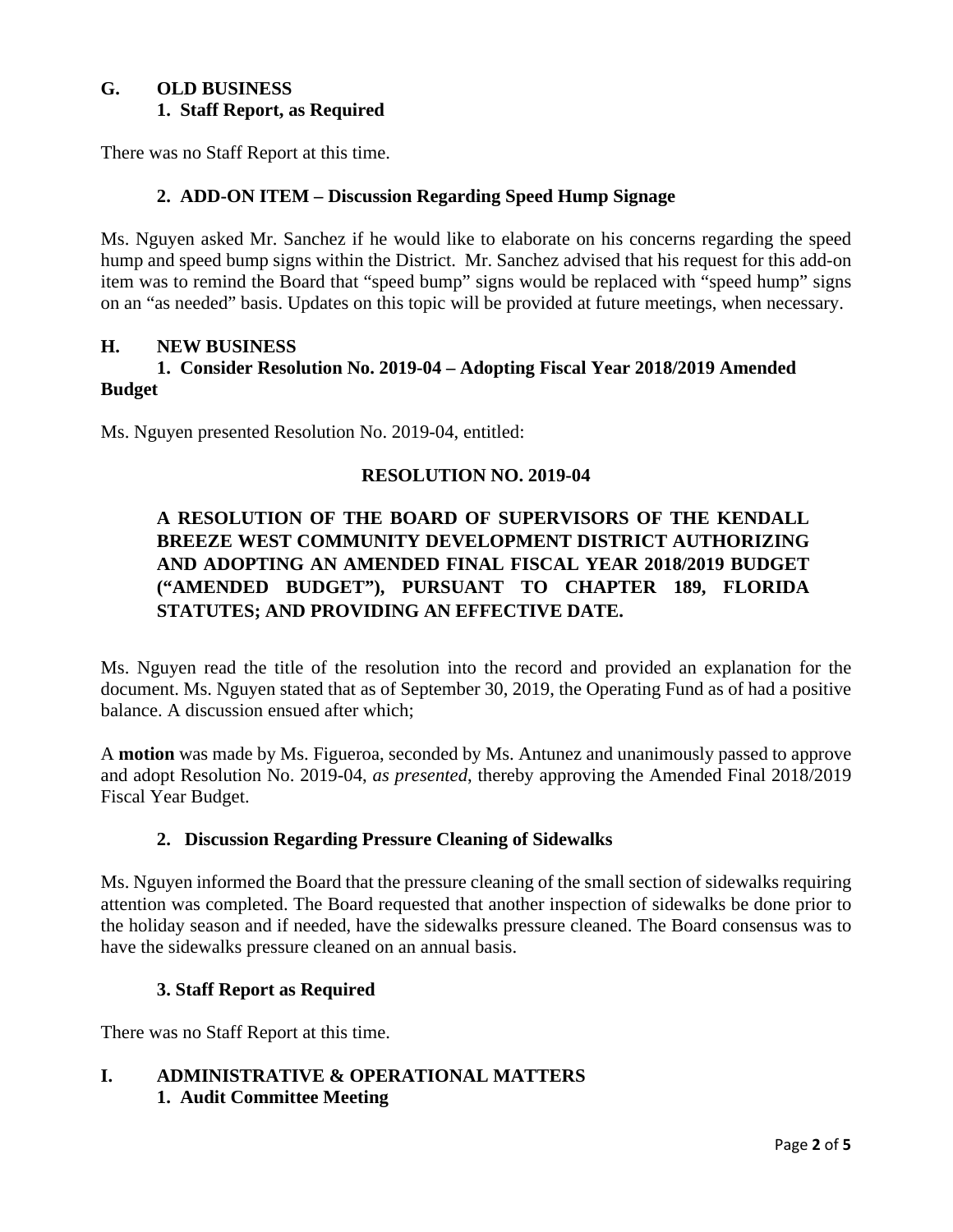Ms. Nguyen reminded the Board that at the last Board Meeting, the Board and the District Manager were appointed as the Audit Committee.

Ms. Nguyen recessed the Kendall Breeze West CDD (the "District") Regular Board Meeting and simultaneously called to order a meeting of the Audit Committee at approximately 7:16 p.m. The purpose of the Audit Committee meeting is to rank and recommend, in order of preference, no fewer than three (3) audit firms to perform the required auditing services for three (3) fiscal years commencing with the 2018/2019 audit and to include a 2-year renewal option.

The District Manager ("DM"), who was previously appointed to the Audit Committee, explained that only one (1) audit firm had responded to the legal advertisement requesting proposals to perform annual audits for fiscal years ending 9/30/2019, 9/30/2020, 9/30/2021 and to include a 2-year renewal option for fiscal years 9/30/2022 and 9/30/2023.

Ms. Wald informed the Board that they had two options. They could either waive the three (3) audit proposer rule or they can start the request for proposals process again. The Board consensus was to waive the three (3) audit proposer rule. Consequently, Ms. Nguyen asked the Audit Committee to waive the three (3) audit proposer rule and also rank the firm of Grau  $\&$  Associates #1, the only qualified and responsible firm. A discussion ensued after which;

A **motion** was made by Ms. Figueroa, seconded by Mr. Gonzalez and unanimously passed to waive the three (3) audit proposer rule and to rank the firm of Grau & Associates (current audit firm for the District) deemed to be most qualified to perform the auditing services as #1.

There being no further Audit Committee business to conduct, Ms. Nguyen adjourned the Audit Committee Meeting and simultaneously reconvened the Regular Board Meeting at approximately 7:20 p.m. A discussion ensued after which;

A **motion** was made by Ms. Figueroa, seconded by Ms. Antunez and unanimously passed authorizing the District Manager to engage the firm of Grau & Associates, a qualified and responsible auditing firm proposer, to perform audits for the three (3) fiscal years 2019, 2020 and 2021; and the fees for the fiscal years will be \$3,400, \$3,500 and \$3,600, respectively; and to provide in the engagement a 2-year renewal option for the fiscal years 2022 and 2023; and the fees for the option years, subject to fee adjustments for inflation, will be \$3,700 and \$3,800, respectively.

### **2. Financial Risk Management Policy/Review – Fiscal Year 2018/2019**

The Board Members were advised that Special District Services, Inc. ("SDS, Inc."), acting in the capacity of District Manager, as part of best management practices and to satisfy annual audit requirements does implement certain measures and procedures to identify and mitigate financial mismanagement/fraud risks, as follows:

 **a.** Each month the District's operating/checking bank account is reconciled by an authorized person who has not deposited funds to, processed expenditures or written checks from, that particular operating/checking account; and

 **b.** Each expenditure from the District's operating/checking account requires a minimum of two (2) approvals from authorized staff and/or District officials and the respective approvals are provided by persons other than the preparer of the expenditure(s); and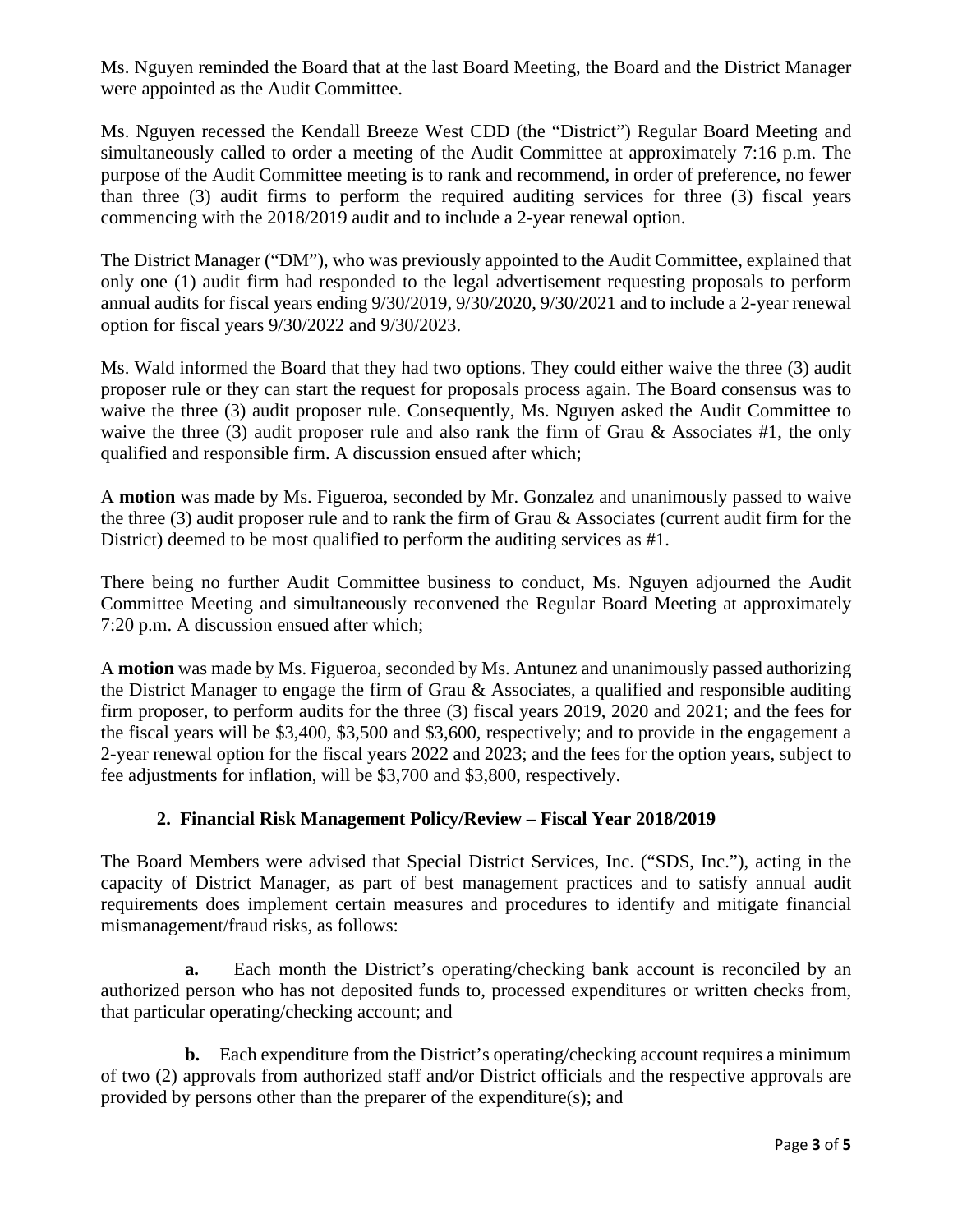**c.** All financial transactions are logged and maintained by the District Manager for record keeping purposes; and

 **d.** A designated member of the Board, typically the Chairperson (by an electronic approval procedure), has an opportunity to review the District's expenditure(s) prior to the payment(s) being released; and

 **e.** The District engages an independent firm, pursuant to Chapter 218.391, *Florida Statutes*, to audit the prior year's financial activities (October 1<sup>st</sup> through September 30<sup>th</sup>) from which an independent fiscal year annual audit is prepared; and

**f.** Within sixty (60) days of the end of each fiscal year (September  $30<sup>th</sup>$ ) the District's Board of Supervisors reviews, pursuant to Chapter 189.418(5), *Florida Statutes*, the prior year's budget relative to actual revenues and expenditures and adopts by resolution an amended/revised final budget.

## **K. BOARD MEMBER & STAFF CLOSING COMMENTS**

Ms. Nguyen informed the Board that she was in receipt of three (3) proposals for items discussed during the last Board Meeting.

- Asphalt Patching of 500 SQ Ft in four (4) locations
- Straightening of 22 sign posts
- Replace five  $(5)$  stop signs
- Replace eight  $(8)$  street name blades
- Replace one  $(1)$  street bump sign for a street hump sign
- Installation of two  $(2)$  galvanized posts
- Supply and install 132 reflective pavement markings.

Southern Asphalt Engineering, Inc. \$8,100 (complete scope of work) Elite Property Service & Painting Corp. \$9,750 (complete scope of work) Persant Construction Co., Inc. \$6,468 (signs only)

A discussion ensued, after which:

A **motion** was made by Ms. Figueroa, seconded by Mr. Sanchez and unanimously passed to accept the proposal received from Southern Asphalt Engineering, Inc. in the amount of \$8,100 for the complete scope of work outlined above; and further authorizing District Counsel to create a small project agreement and for District Staff to execute same on behalf of the District.

### **L. ADJOURNMENT**

There being no further business to come before the Board, a **motion** was made by Mr. Gonzalez, seconded by Ms. Figueroa and unanimously passed to adjourn the Regular Board Meeting at approximately 7:29 p.m.